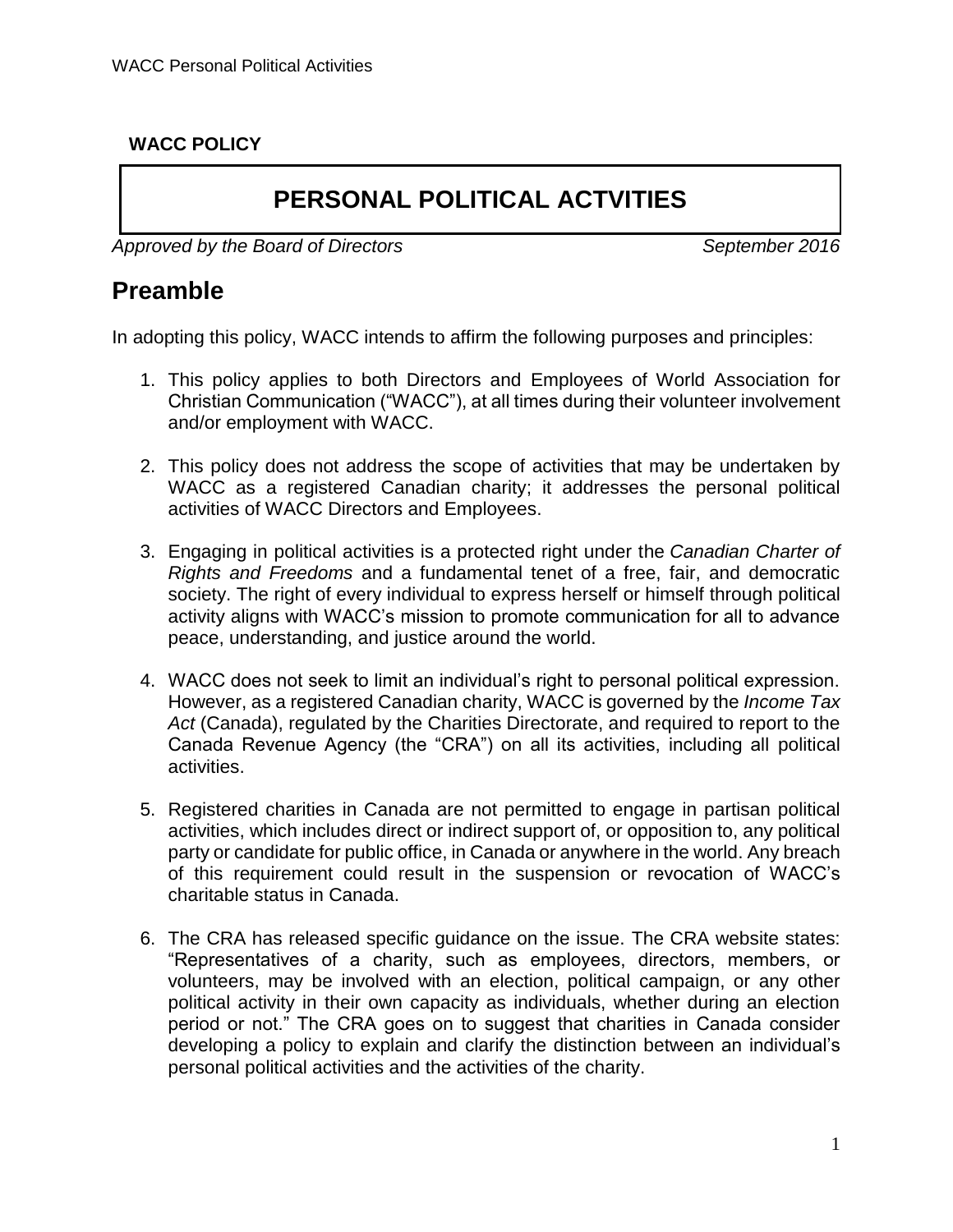7. To ensure that WACC does not inadvertently engage in any non-permissible activities, or is not perceived to be engaging in any such activities, any partisan political involvement by Directors and Employees of WACC shall be governed by this policy.

## **Involvement in non-candidacy political activities**

WACC Directors and Employees do not need permission from WACC to engage in noncandidacy political activities. However, they are responsible for ensuring that their engagement is entirely personal and unconnected with their employment or volunteer position with WACC. Such political involvement shall not make use of any WACC resources, including but not limited to, premises, supplies, equipment, email or other internet services, or human resources, including volunteers or paid staff.

Further, any such political activities must not be conducted during work hours and must not interfere with the responsibilities or obligations of the Director or Employee.

#### *Examples of permissible non-candidacy political activities*

- Voting in any federal, provincial, municipal, or other regional or territorial election in Canada or in any other country;
- Volunteering or fundraising for a candidate or a political party;
- Supporting or opposing a candidate or a political party by displaying political material, at home or otherwise not on WACC's premises;
- Attending events, meetings, conventions, rallies, or other political gatherings in support of, or in opposition to, a candidate or a political party;
- Developing promotional material such as writing campaign speeches, slogans and pamphlets for a candidate or a political party;
- Using personal social media accounts to express personal views in support of, or in opposition to, a candidate or a political party.

When engaging in any non-candidacy activities, Directors and Employees of WACC must act in an individual capacity and not as a representative of WACC. There must be no suggestion, perceived or actual, that an individual's involvement in any political activity is sponsored or supported by WACC. A breach of this policy, whether intentional or unintentional, may lead to the Director or Employee being required to cease such activity, and in the event the individual does not cease the activity, to the individual being disciplined by WACC, in accordance with the applicable policy.